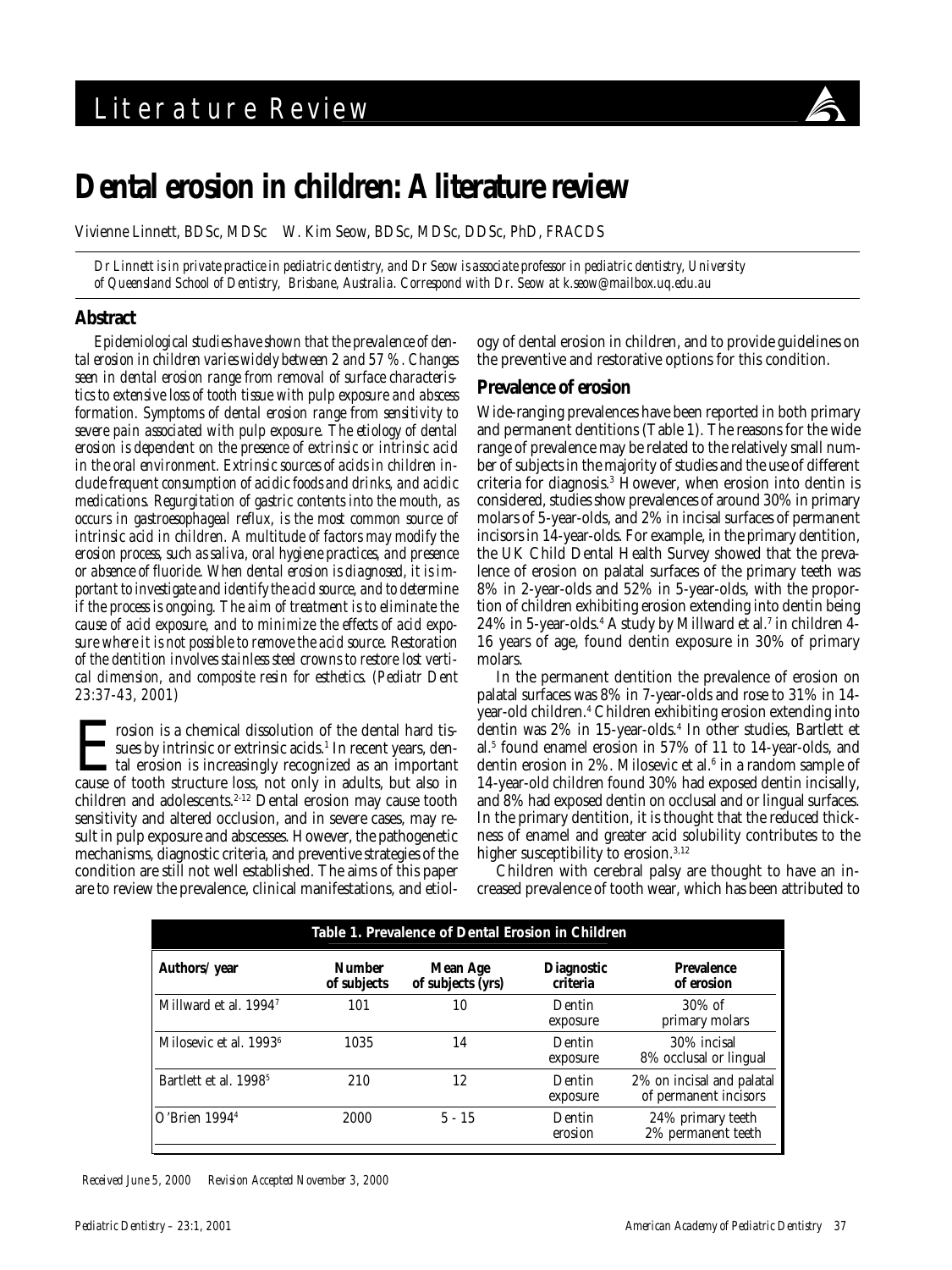

Fig 1A, 1B. Maxillary and mandibular teeth of boy aged 8 years who had a history of gastroesophageal reflux due to incompetent lower esophageal sphincter. Erosion grade 3 as described by Aine et al.11 is clearly seen on the primary teeth. Note also the more severe erosion on the palatal/lingual surfaces as distinct from the erosion seen on labial surfaces in Figure 2, where erosion was attributed to consumption of acidic drinks.

both oral parafunctional activity, and softening of the enamel from gastroesophageal reflux.8

## **Clinical manifestations of erosions**

#### **Appearance and distribution of erosion lesions**

It is now thought that both lingual and buccal surfaces may be affected in erosion lesions resulting from both intrinsic and extrinsic sources of acid.<sup>13</sup> Anatomical factors related to movements of the tongue, lips, and cheek may affect the distribution of the erosion lesions.13 In addition, salivary factors such as pellicle formation appear to affect development of erosion.14

Physiologic tooth wear is normally contributed by a combination of abrasion, attrition, and erosion. However in any one individual, each may be seen in differing proportions, complicating diagnosis. Furthermore, enamel softened by erosion is likely to be more susceptible to abrasion and attrition.

Erosion usually manifests as concave loss of tooth surface. In contrast, tooth attrition or physiological wearing away of dental hard tissue as a result of tooth-to-tooth contact, causes incisal or occlusal surface loss of tooth substance, resulting in the formation of facets.<sup>9,10</sup> In addition, erosion lesions may be distinguished from attrition where defects on opposing teeth cannot be brought into occlusal contact, demonstrating the characteristic "cupping" of erosion.10

Erosion may also be distinguished from abrasion, which is the pathologic wearing away of tooth substance by an abnormal mechanical process independent of chewing. <sup>9</sup> Abrasion is more likely to affect buccal or cervical surfaces of teeth, and is often caused by toothbrushing.15 In contrast, abfraction describes a wedge-shaped defect with a sharp outline at the cemento-enamel junction (CEJ) and is thought to be due to occlusal forces causing microfractures of enamel and dentin at the CEJ.16 The role of abfraction in tooth wear and erosion is still unclear.<sup>9</sup>

Initially, erosion may be manifested by a slight loss of surface luster only detectable when the enamel is cleaned and dry.<sup>10</sup> Sensitivity or fracturing of thinned incisal edges may be the first signs of erosion because of its insidious nature.<sup>10</sup> The erosion progresses until the more yellow underlying dentin becomes visible through the thinned overlying enamel.10 These lesions have a dished out, hard, smooth appearance.

Several different classifications have been used in the literature to describe dental erosion. The number of different indices proposed to date suggests that an index fulfilling all relevant criteria has not been found. 3 In addition, most have been designed to measure tooth surface loss in adults, and are not always suitable for children.

The Smith and Knight Tooth Wear Index 17 is often used in adults, but it scores all types of wear: attrition, abrasion, and erosion. Each tooth is scored by examining four surfaces: cervical, remainder of buccal or labial surface, lingual or palatal surface, and the occlusal or incisal surface, and scoring the severity of tooth loss on each surface from grades 0 (no erosion) to grade 4 (severe erosion with pulp exposure). A modified, more detailed version of this index is used by O'Sullivan et al.<sup>18</sup> in which erosion in children with gastroesophageal reflux was measured. In this index, site, severity, and area affected are scored for each tooth, using severity scores code 0 (no erosion) to code 5 (severe erosion with pulp exposure). This index is useful in that site, severity, and surface area of erosion is scored on each tooth. On the other hand, the amount of detail is lengthy to record in this index.

A simpler and more practical classification of dental erosion in children with gastroesophageal disease has been proposed by Aine et al.<sup>11</sup> Each tooth is scored, ranging from grade 0 where there is no erosion, to grade 3 where there is exposure of dentin at the bottom of holes in the occlusal surface. This classification is specific for children with gastroesophageal reflux and is suitable for scoring primary, mixed, and permanent dentitions. It was found that most children with pathologic gastroesophageal reflux (GER) exhibited dental erosions of the same type but with varying severity. The disadvantage of this index is that it does not specify site of erosion on each tooth or the extent of surface area involved. None of the indices give any indication of the restorative needs of teeth affected, which may be important for clinicians treating these patients.

Severe dental erosion lesions in children may be seen in Figures 1, 2, and 3. These are the result of GER, and excessive frequent consumption of acidic drinks.

#### **Dental complications of erosion**

Dental erosion may cause a number of clinical problems including esthetics. Severe erosion usually results in enamel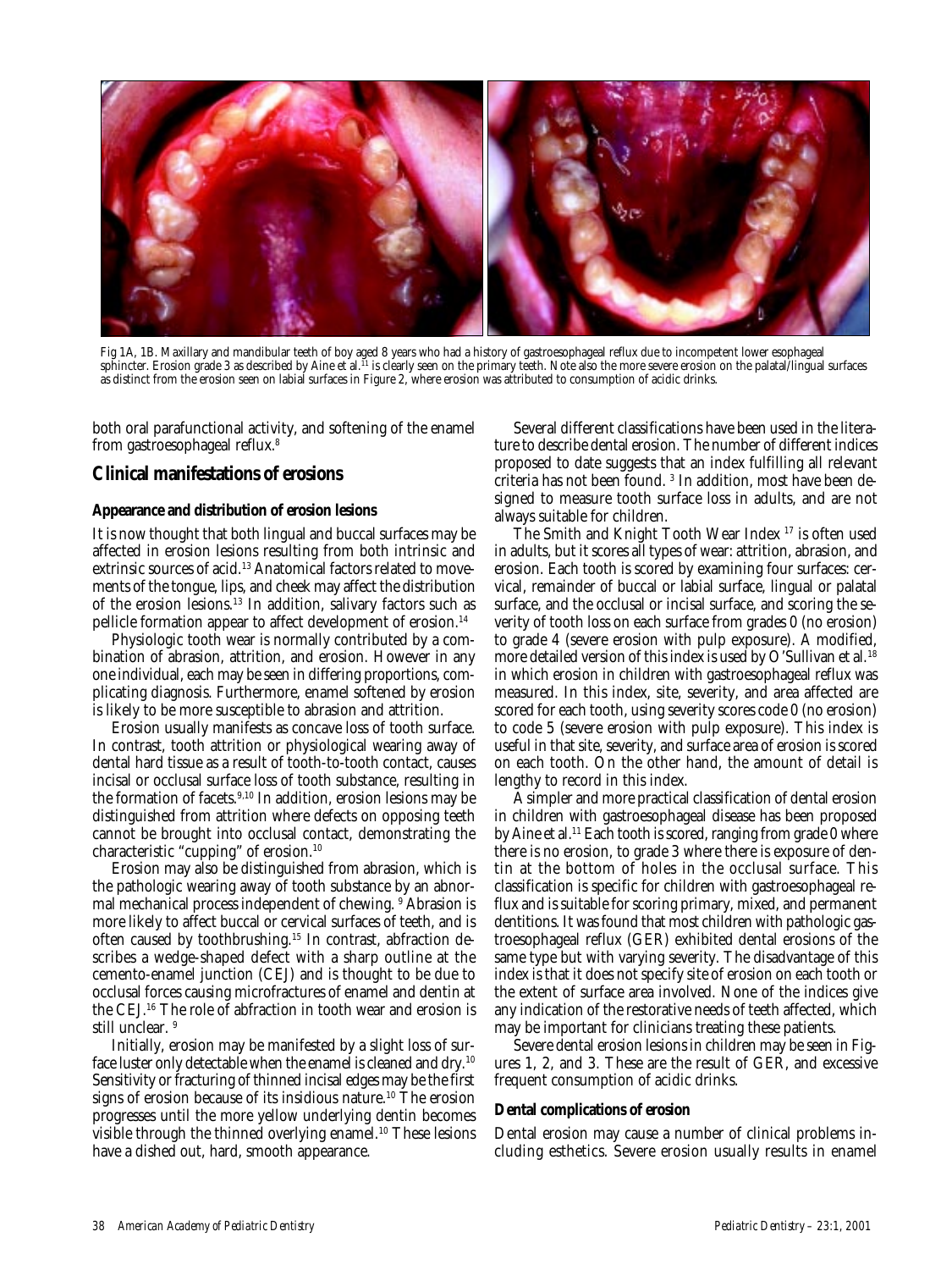fracture, which progresses to shortening of the teeth and loss of occlusal vertical dimension.10, 12

Dentin sensitivity and difficulty in eating are common problems of dental erosion, particularly if erosion is rapid and progressive. Rapid loss of tooth structure from dental erosion in children with immature teeth and large pulps are likely to lead to pulpal inflammation and exposures.<sup>10,12</sup>

#### **Etiology of dental erosion**

The underlying etiology of dental erosion is a source of acid, which may be intrinsic or extrinsic, acting on a susceptible tooth. In addition, there are many modifying factors affecting the host which significantly affect tooth susceptibility to dental erosion. Parafunctional habits may also contribute to tooth wear in teeth that have been softened by acid demineralization.19

#### **Extrinsic sources of acids**

Extrinsic causes of dental erosion may arise from several sources, including those which may be occupational, in medications, or through lifestyle practices.(Table 2) Although not affecting children, occupations involving exposure to acids in the workplace may contribute to dental erosion. Workers in factories in which there are acidic fumes or aerosols involving sulfuric acid, such as in battery factories, and hydrochloric acid, such as in galvanizing factories, have been shown to have a higher prevalence of erosion.<sup>15</sup> Several other occupations have been implicated in increased tooth surface loss, including professional wine tasters, printers, and workers in munitions factories. Improper monitoring of pH in gas chlorinated swimming pools has been reported to be the cause of dental erosion in competitive swimmers.<sup>15</sup>

Dehydration following sporting activities may contribute to erosion when reduced salivary flow causes decreased buffering. This may be exacerbated by consumption of acidic drinks such as sports drinks, fruit, and soft drinks.15

Chewable Vitamin C preparations may cause erosion when consumed frequently and left in direct contact with the teeth.<sup>15</sup> Aspirin, when chewed daily over extended periods, has been reported to cause erosion in children.15 Erosion has been associated with the consumption of citrus fruits, low pH carbonated drinks, cider vinegar, and sports drinks.<sup>20</sup>

Consumption of alcohol, for example wine and when acidic carbonated drinks are used as mixers, may also contribute to erosion. 15

#### **Titratable acidity of foods and drinks**

The pH of the oral cavity affects the solubility of dental tissues. The solubility increases by a factor of seven to eight with each decrease of pH by 1 unit when oral pH decreases from normal ( $pH$  6.5) to acidic.<sup>21</sup> As the critical  $pH$  at which enamel dissolution occurs is 5.5, acidic products with a pH below 4 will result in erosion.<sup>22</sup>

In relation to enamel dissolution, the actual  $\mathrm{H}^*$  concentration of acidic dietary substances available to interact with the tooth surface (or titratable acidity) is more important than actual pH.15

Modifying effects of other constituents of food and beverages such as calcium, phosphate and fluoride concentration may also be exerted. Factors including the acid type and physical and chemical properties may affect the salivary clearance rate of acids from the mouth.15



Fig 2. Anterior teeth of a 12 year-old boy who had frequent consumption of acidic drinks. Note the etched appearance of the left central incisor (grade 1 erosion) and the thinning of the incisal edge of the left central incisor (grade 2 erosion).



Fig 3. Mandibular teeth of a 9-year-old boy who had frequent consumption of acidic drinks. Note the appearance of the amalgam restorations sitting above the remaining tooth structure, also characteristic of grade 3 erosion as in the classification by Aine et al 1993.<sup>11</sup>

Erosive capacities of different test substances are significantly associated with their titratable acidity, pH, phosphate content, and fluoride content.<sup>22</sup> Furthermore, a high pattern of consumption of acidic beverages such as cola drinks may present a higher risk of causing erosion than based solely on their chemical properties.15

#### **Types of acidic foods and drinks associated with erosion**

Consumption of acidic foods and beverages has been shown to contribute to dental erosion. In a clinical trial which investigated the effects of acidic beverages on human teeth in a group of dental students, the effect of daily ingestion of different amounts of acidic beverages on macroscopic and microscopic changes in the labial surface of maxillary anterior teeth was examined.<sup>23</sup> The students were divided into groups, drinking either orange juice, grapefruit juice or carbonated cola, and subdivided into groups of five who drank either 6,12, 18, or 24 ounces of the juice or carbonated beverage per day. A group of 10 students served as controls and refrained from ingesting all forms of citrus fruits and carbonated beverages. The study reported that the first appearance of any microscopic alteration of the enamel surface occurred between the fourth and sixth weeks, and that all experimental groups were found to have some alteration of surface enamel. Orange juice was found to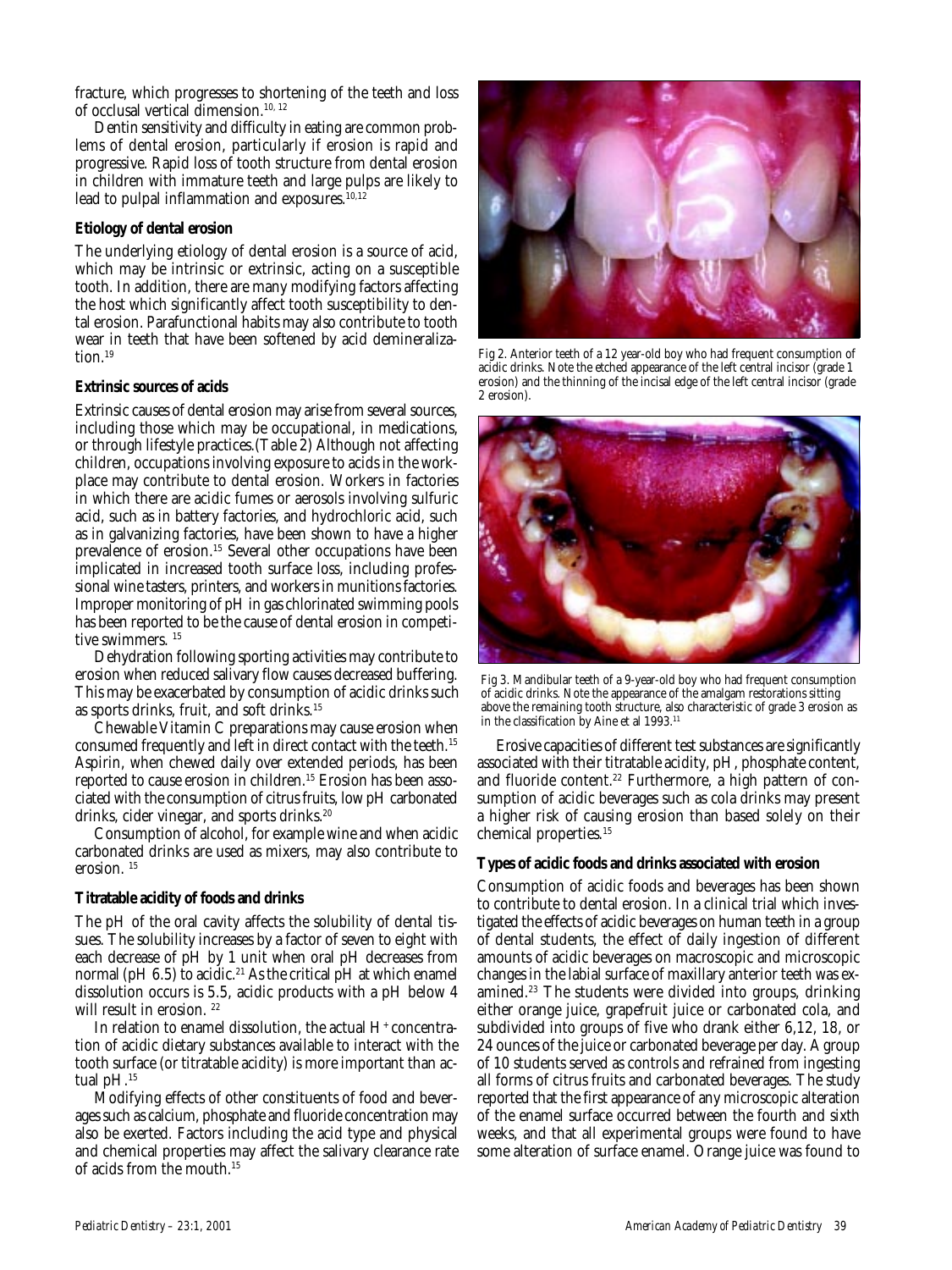| Table 2. Extrinsic Acid Sources Which Have Been Implicated in Erosion                                |                                                                    |                                                                                                                  |  |  |
|------------------------------------------------------------------------------------------------------|--------------------------------------------------------------------|------------------------------------------------------------------------------------------------------------------|--|--|
| <b>Workplace/ Occupational</b>                                                                       | <b>Medication</b>                                                  | <b>Diet</b>                                                                                                      |  |  |
| Acidic environments such as in<br>fertilizer, battery, munitions,<br>printing, or galvanizing plants | Acidic medications, e.g.<br>chewable vitamin<br>C tablets, aspirin | Frequent consumption of<br>acidic foods, e.g., citrus fruits,<br>pineapple, salad dressing<br>containing vinegar |  |  |
| Swimming in improperly<br>chlorinated pools                                                          |                                                                    | Frequent consumption of<br>acidic drinks, e.g., cola, sports<br>drinks, fruit juice                              |  |  |
| Professional wine tasters                                                                            |                                                                    | Sucking on citrus fruits                                                                                         |  |  |
| Sporting activities causing<br>dehydration followed by<br>acidic sports drinks                       |                                                                    | Alcohol, e.g., wine, spirits<br>mixed with acidic soft drinks                                                    |  |  |

cause less erosion than grapefruit juice or carbonated cola beverage. However, even within the high consumption groups, some students did not experience any detectable erosion, suggesting that there may be biological modifying factors present.<sup>23</sup>

Sports drinks have also been evaluated in other studies. Citric acid is frequently included in sports drinks for its refreshing taste, but has been found to be highly erosive. The demineralizing effect of citric acid is exceptionally great because its chelating effect on enamel calcium continues even after the pH rises.<sup>20</sup>

#### **Frequency of consumption**

Jarvinen et al<sup>20</sup> found a strong association of dental erosion in patients who consumed citrus fruits more than twice a day, soft drinks daily, and apple vinegar or sports drinks once a week or more.

Other studies have also shown an increase in the mean frequency of consumption of fruit drinks, carbonated beverages and fruit juices were each associated with an increase in the severity of erosion. Of note was the finding that bedtime consumption of fruit juices was strongly associated with the most severe cases of erosion,  $^\text{\tiny{7}}$  suggesting that the erosive potential of fruit juices was probably the highest when salivary flow is the lowest.

## **Intrinsic sources of acids**

The propulsion of gastric contents into the mouth, such as in gastroesophageal reflux, $24$  is the most common source of intrinsic acids in the mouth. Since the acidity of the stomach may be below pH 1, dental erosion has been observed in disorders associated with chronic vomiting, persistent regurgitation or gastroesophageal reflux, or with protracted rumination. Conditions in which propulsion of gastric contents occur include disorders of the upper gastrointestinal tract, specific metabolic and endocrine disorders, medication side effects, and drug abuse, as well as psychosomatic disorders such as stress induced psychogenic vomiting, anorexia, bulimia nervosa, and rumination.25 In addition, psychological stress may produce changes in esophageal contractions and lowering of lower esophageal sphincter pressure.<sup>26</sup>

Gastric dysfunction is one of the principal risk factors associated with dental erosion. Patients reporting symptoms such as vomiting once or more per week, experiencing acid tastes, belching, heartburn, stomach-ache, or pain on awakening, have 31 times higher incidence of dental erosion when compared to controls.20 However, although the acidity of the gastric contents is high, it has been reported that erosion is not seen clinically until gastric acid has acted on the teeth regularly several times a week for a period of at least 1-2 years.<sup>25</sup>

The prevalence of dental erosion in patients with reflux has been reported by several authors. Meurman et al<sup>27</sup> examined 117 patients with reflux disease and reported that 28 patients (24%) had dental erosion. In these studies it was also found that the number of patients with low salivary buffering capacity was higher

among those with erosion than those without. Bartlett et al.<sup>28</sup> examined 36 patients who were investigated because of their palatal dental erosion and found that 23 (64%) had gastroesophageal reflux. They concluded that patients presenting with palatal dental erosion should be investigated for gastroesophageal reflux, even in the absence of clinical symptoms of reflux.

In children, the literature is limited on the role of gastroesophageal reflux in erosion. Taylor et al<sup>2</sup> reported an 8-year-old female with extensive loss of enamel on all surfaces of her remaining primary teeth, who on investigation, was found to have asymptomatic gastroesophageal reflux.

Aine et al.<sup>11</sup> found erosive lesions in 15 of 17 children aged 22 months to 16 years with pathological GER. Seven children out of 15 had dentin exposure. It was concluded that loss of dental hard tissue is an important sign of pathological GER and that dentists become capable in screening and identifying clinically important silent GER.11

O'Sullivan et al<sup>18</sup> examined children attending hospital clinics with symptoms of GER whose reflux index was 10% (e.g., moderate to severe) or more. Evidence of erosion was seen in 17% of children with only one child having erosion that involved dentin. In all children with erosion, only the primary dentition was affected: generally the palatal surfaces of the maxillary primary incisors.

## **Factors modifying the erosion process**

Individual responses may also influence the extent and distribution of erosion lesions. These include the manner in which the erosive fluid is taken into the mouth, the tooth surfaces that come into contact with the fluid, and the duration of contact with the teeth. This, in turn, is influenced by swallowing habits, motions of the lips and cheeks, and access to saliva. Other host factors are also considered to modify the erosion process, such as the buffering capacity of the saliva, the chemical and physical properties of enamel, and the shape and contour of the teeth.23

#### **Saliva**

Of the factors modifying the erosion process, saliva is probably the most important as it is known to have protective properties against dental erosion,<sup>15</sup> but the nature of this role is not fully established.<sup>14</sup>

A number of previous studies have examined various salivary parameters and their relationship to dental erosion. Saliva forms the pellicle that protects enamel from acid demineralization.<sup>14</sup> The thickness of pellicle varies within different areas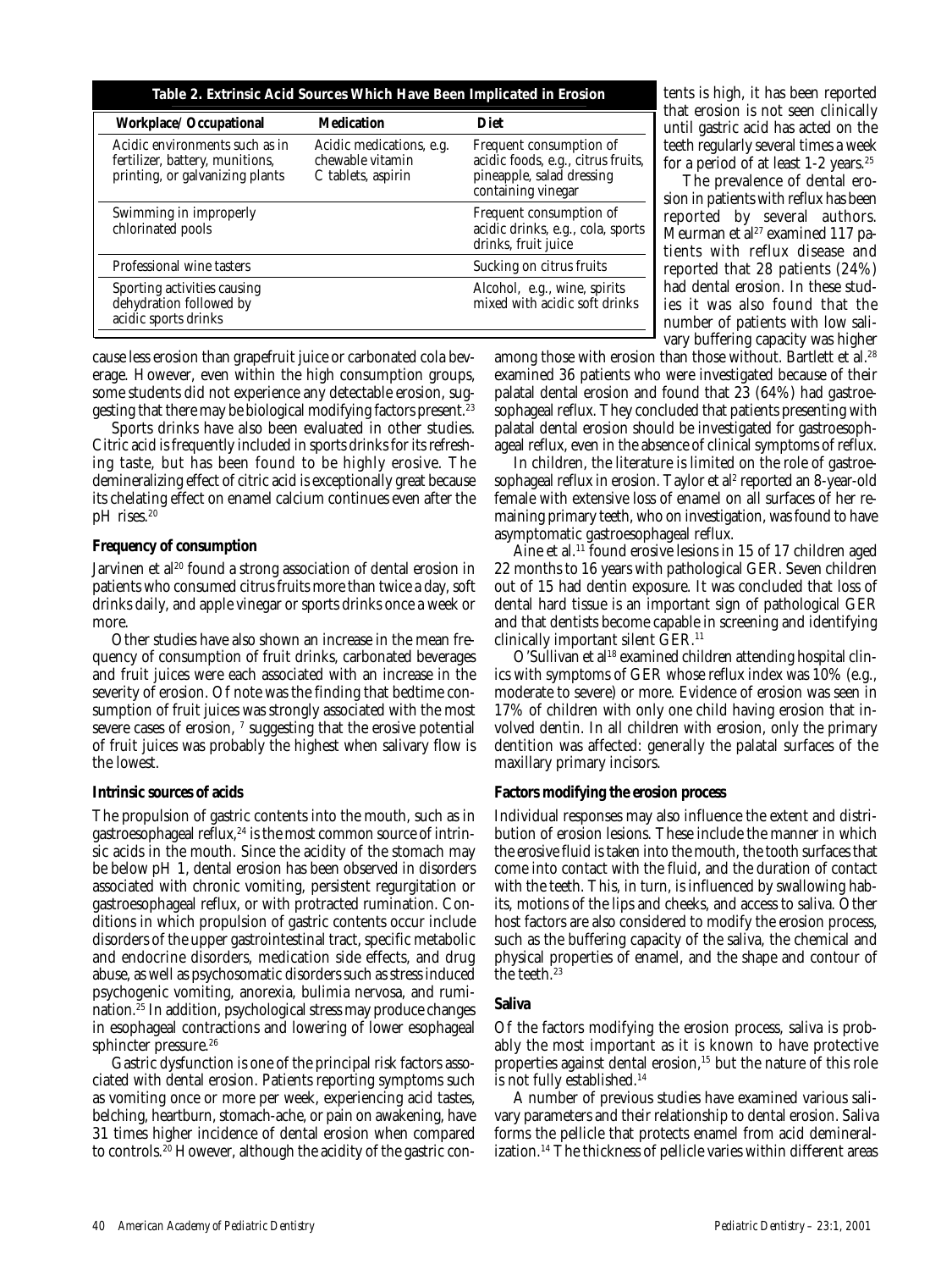of the mouth and this may influence the sites and severity of erosion.29 Unstimulated salivary flow rate has been directly associated with dental erosion.<sup>20,24,30</sup> A direct relationship has been demonstrated between reduced salivary flow rates and oral clearance of dietary acids and buffering capacity.30 The bicarbonate level of saliva is related to the flow rate; hence lower buffering capacity is seen in saliva produced at a low flow rate. <sup>30</sup> Salivary buffer capacity has also been found to be significantly lower in patients with erosion than controls.<sup>31,32</sup>

Decreased salivary flow due to dehydration may also contribute to reduced protection by saliva from intrinsic and extrinsic acids.<sup>19</sup>

#### **Oral hygiene practices**

Dental erosion is frequently seen in individuals with a high level of oral hygiene.3 The reason for this may be that removal of pellicle by abrasive containing toothpastes removes the protection of tooth structure provided by pellicle to acids.<sup>29</sup> Initially, the demineralization occurring after acid consumption is reversible, and may be remineralized by salivary minerals.<sup>33</sup> However, enamel and dentin initially demineralized by acid may be easily removed by toothbrushing in a process of abrasion, which accelerates the erosion. Hence, the practice of toothbrushing immediately after consuming acidic beverages may increase tooth loss.<sup>15</sup> The alternative of brushing before meals is also likely to have similar effects in that the removal of salivary pellicle will render the enamel surface more susceptible to acid attack during the meal.<sup>33</sup>

#### **Fluoride**

It has been shown that the addition of fluoride to acid solutions decreases the amount of erosion in animals.<sup>34</sup> Furthermore, softening of enamel by cola beverage in vitro may be inhibited by high concentration fluoride varnish, 35 and less tooth wear occurs when a fluoride dentrifice is used than when a non-fluoride dentrifice is used in vitro.<sup>36</sup> Fluoride exposure from water fluoridation and in supplement form in the first 12 years of life appears to confer some resistance to excessive tooth wear from acid erosion in adulthood, as it does for resistance to demineralization by dental caries.<sup>37</sup> Application of 2000 ppm sodium fluoride solutions immediately before toothbrushing significantly reduces abrasion of eroded dentin in vitro.38

## **Guidelines for the management of erosion**

## **Diagnosis of erosion and risk factors**

A thorough medical history is important to identify any causative medical conditions.<sup>39</sup> This should be followed up by the pediatric dentist with a diet history of several days to elicit possible dietary causative factors.<sup>39</sup> Patients who have erosion of the palatal surfaces of maxillary teeth should be investigated for a history of reflux symptoms. If periodic symptoms of heartburn, epigastric pain, or regurgitation are experienced, with or without recurrent hoarseness and laryngitis, early referral to a gastroenterologist is desirable.28

While there is little in the literature about dental health of children with gastroesophageal reflux, it is reasonable to suppose that the acidic environment may predispose these patients to greater susceptibility to dental caries as well as erosion. All patients with gastroesophageal reflux should be referred for

dental assessment and preventive advice to minimize caries and erosion and for treatment of existing lesions. In addition, tooth erosion may be the first clinical sign of gastroesophageal reflux in asymptomatic cases, and investigation resulting from the observation of erosion may lead to medical diagnosis of gastroesophageal reflux in previously undetected cases. Hence the pediatric dentist may play an important role in the overall management of these patients.

#### **Monitoring**

Indications: Monitoring is important when erosion has been diagnosed to determine whether the process is ongoing or has ceased as a result of medical treatment or management of dietary acid intake.

Objectives: To determine whether medical intervention or dietary change is effective in removing the acid source.

Long term monitoring of the rate of erosion to determine if the process is ongoing is important. Study models and photographs may be taken for this purpose.<sup>39</sup> Comparison with clinical photographs and study models is helpful in determining erosion progression. In addition, a silicone rubber index fabricated over the study models in the areas demonstrating erosion can be used to ascertain whether the erosion has progressed. The index is cut with a sharp scalpel through the area of interest and placed in the patient's mouth over the erosive lesion to determine whether there is a gap indicating severe ongoing erosion. Small increments in erosion will probably not be visualized with this technique, however the more accurate method of examination of replica models using scanning electron microscopy is impractical in practice.3

Often physicians look to dentists for evidence that medical therapy for gastroesophageal reflux, such as  $\mathrm{H}_\mathrm{2}$  antagonist medication, is efficacious so that they can avoid repeating invasive 24 hour pH probes and endoscopies. However, because erosion occurs slowly over a long period of time, it would be impractical to rely on measurement of ongoing erosion as a clinical indicator of successful medical therapy. In this regard in the short term, a simple clinical guide for evidence that erosion, and hence gastroesophageal reflux, has ceased may be the absence of tooth sensitivity.40

In the long term, erosion should be followed up at each six monthly review and more often if symptoms do not subside.

## **Dietary modification**

Indications: Dietary advice to decrease the intake of extrinsic acids is necessary when acidic intake is found to be excessive and is a likely etiology in the erosion exhibited by the patient.

Objectives: To decrease total acidic intake or at least limit these to meal times to allow remineralization to occur, resulting in the reduction or elimination of the erosion process.

If the acid found to be causing the erosion is dietary in origin, advice must be centered on decreasing the consumption of acidic foods and drinks, and confining the intake of acidic foods and drinks to meal times, and refraining from drinking or eating juice or fruit before bedtime.39 In addition, acidic drinks should be swallowed immediately and not "swished" around the mouth.

Finishing a meal with something neutral or alkaline may be beneficial. Eating foods with a high content of calcium, phosphate such as milk, cheese, lipids, or buffering substances may also reduce erosive potential of acids.<sup>39</sup> In addition, patients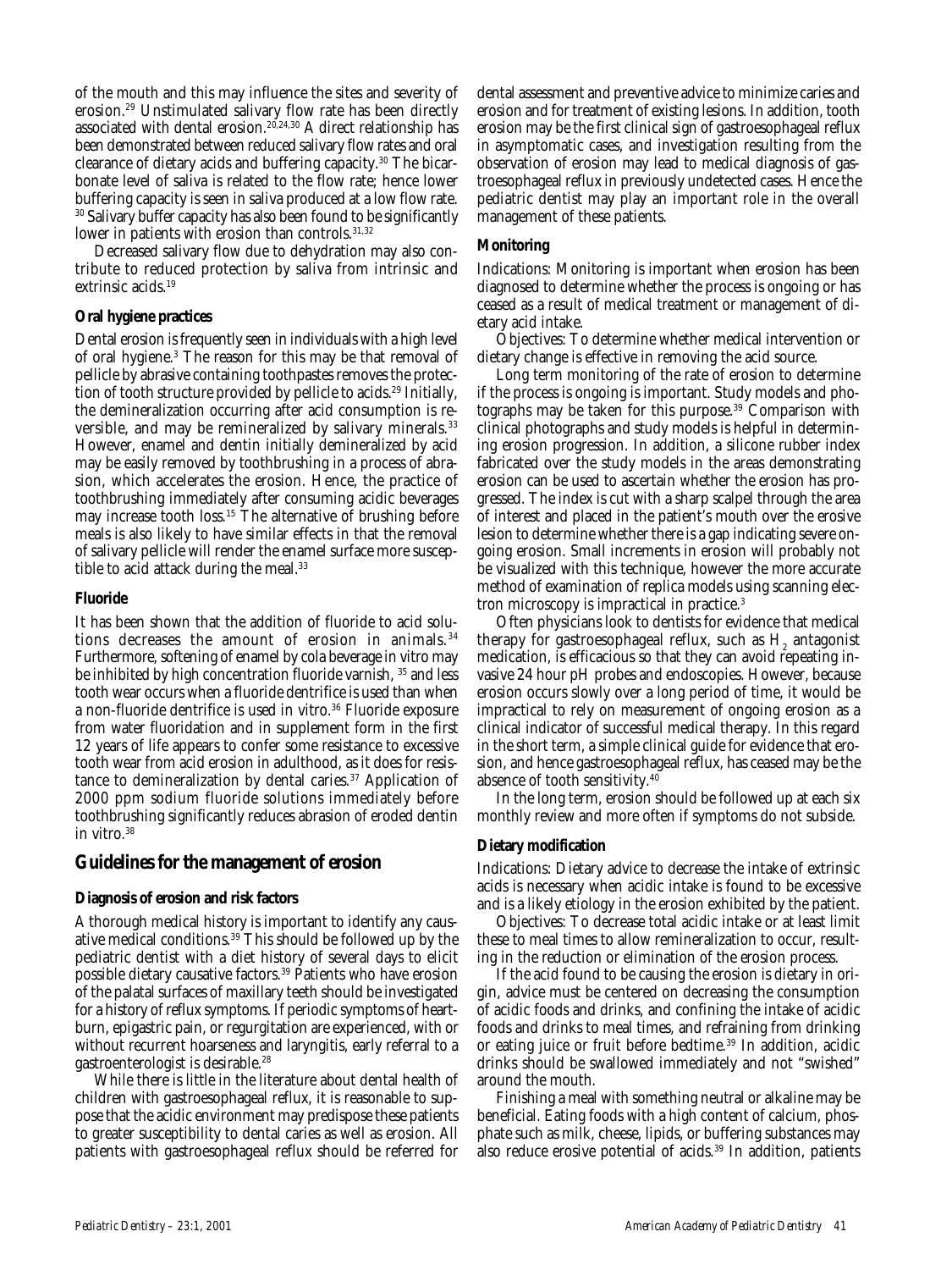should be instructed to avoid brushing immediately after consuming acidic food or drink, as this is likely to accelerate abrasion.15

Dietary monitoring for acid intake should be performed by the dentist, who can correlate the dietary findings with the dental results. Dietary monitoring should be done monthly, commencing at the beginning of treatment, but the intervals may be increased when patient compliance to an altered diet is obtained.

#### **Fluoride**

Indications: Where there is established erosion, fluoride may be used to minimize hard tissue loss and control sensitivity.

Objectives: to reduce acid solubility of enamel and dentin and favor remineralization of acid softened tooth structure. Use of fluoride will also aid in reduction of sensitivity.

A daily neutral sodium fluoride mouthrinse or gel to combat enamel softening by acids and control pulpal sensitivity may be prescribed.36 Sugar free chewing gum to stimulate saliva flow may also be advised.39 A twice daily 0.05 % neutral fluoride mouthrinse or twice weekly, a concentrated (1.23%) neutral fluoride gel may be prescribed.39

#### **Restorative treatment**

Indications: Restorative treatment is necessary to restore lost tooth structure subsequent to loss by erosion for both function and esthetics.

Objectives: Primary teeth should be restored to maintain them until exfoliation. The restoration should provide pulpal protection to maintain vitality and minimize sensitivity. In permanent teeth, function and esthetics should be restored and vitality maintained.

Although it has been suggested that restorative treatment is unwise while erosion is ongoing, this approach is probably unrealistic<sup>12</sup> because many patients, particularly children and adolescents, do not comply with dietary advice. Restorative treatment is usually necessary for several reasons. First, tooth coverage is necessary to alleviate pain in exposed hypersensitive dentin. Second, restorations may be necessary to improve esthetics, and restore occlusal vertical dimension in heavily eroded dentitions. Third, prevention of further loss of tooth structure may be achieved through protection provided by restorations.

For posterior primary molars, placement of extra-coronal stainless steel crowns is frequently the only way of providing relief of symptoms and protection from further wear and to maintain the tooth until it is due to exfoliate.12

Enamel loss on anterior teeth may best be restored with composite resin. The material offers excellent aesthetics, and there have been no reports suggesting that bonding to eroded enamel is affected. On the palatal aspect, however, resins are difficult to apply and easily fractured. It may be necessary to restore the incisal aspect with composite resin and place a more durable restoration on the palatal aspect. Materials suitable for this purpose are yellow gold and nickel-chromium alloys, fabricated as veneers and cemented to the palatal surfaces of worn incisors.12 Using conservative adhesive techniques, surface active composite luting agents are used in conjunction with sand-blasted nickel-chromium alloy. A similar technique may be used for posterior teeth where nickel-chrome onlays are cemented to restore the occlusal surfaces of eroded molar teeth.

In both anterior and posterior teeth, no tooth preparation is required, conserving the maximum amount of tooth structure.<sup>12</sup>

## **Future studies**

More research should be initiated to identify children at risk to erosion so that effective preventive strategies can be instituted. Research into the relative erosive potential of common drinks and foods would enlighten the public as to what foods may damage the teeth. In addition, future research into the roles of saliva and medical conditions in the pathogenesis of the erosion lesions may help further the understanding of this complex condition.

## **Conclusions**

- 1. Dental erosion may be caused by exposure of the teeth to frequent consumption of acidic drinks or foods, environmental exposure to acids, or by reflux of gastric acid into the mouth.
- 2. Clinical manifestations of dental erosion are loss of enamel and dentin, with consequent dental sensitivity, loss of occlusal vertical dimension, and poor esthetics.
- 3. Children presenting with dental erosion should undergo a thorough evaluation to identify the source of the acids causing the erosion. In the case of gastroesophageal reflux, medications may be necessary. In addition, the erosive potential of acid may be decreased by dietary alterations, fluoride supplementation, and restorative care.

## **References**

- 1. Pindborg J, Pathology of dental hard tissues. 1970: Copenhagen: Munksgaard, 312.
- 2. Taylor G, Taylor S, Abrahams R, Mueller W: Dental erosion associated with asymptomatic gastroesophageal reflux. J Dent Child 3:182-85, 1992.
- 3. Shaw L, Smith A: Dental erosion—the problem and some practical solutions*.* Brit Dent J 186:115-18, 1998.
- 4. O'Brien M: Children's dental health in the UK 1993. 1994: Office of population censuses and surveys. London: HMSO.
- 5. Bartlett D, Coward P, Nikkah C, Wilson R: The prevalence of tooth wear in a cluster sample of adolescent schoolchildren and its relationship with potential explanatory factors. Brit Dent J 184:125-29, 1998.
- 6. Milosevic A, Young P, Lennon M: The prevalence of tooth wear in 14-year-old school children in Liverpool. Comm Dent Health 11:83-86, 1993.
- 7. Millward A, Shaw L, Smith A, Rippin J, *et al.*: The distribution and severity of tooth wear and the relationship between erosion and dietary constituents in a group of children. Int J Paediatric Dent 4:152-57, 1994.
- 8. Shaw L, Weatherill S, Smith A: Tooth wear in children: An investigation of etiological factors in children with cerebral palsy and gastroesophageal reflux. J Dent Child 65:484-86, 1998.
- 9. Imfeld T: Dental erosion. Definition, classification and links. Eur J Oral Sci 104: 151-55, 1996.
- 10. Lazarchik D, Filler S: Effects of Gastroesophageal reflux on the oral cavity. Am J Med 103:107S-13S., 1997.
- 11. Aine L, Baer M, Maki M: Dental erosions caused by gastroesophageal reflux disease in children. J Dent Child 60:210- 14, 1993.
- 12. Harley K: Tooth wear in the child and the youth. Br Dent J 186:492-96, 1999.